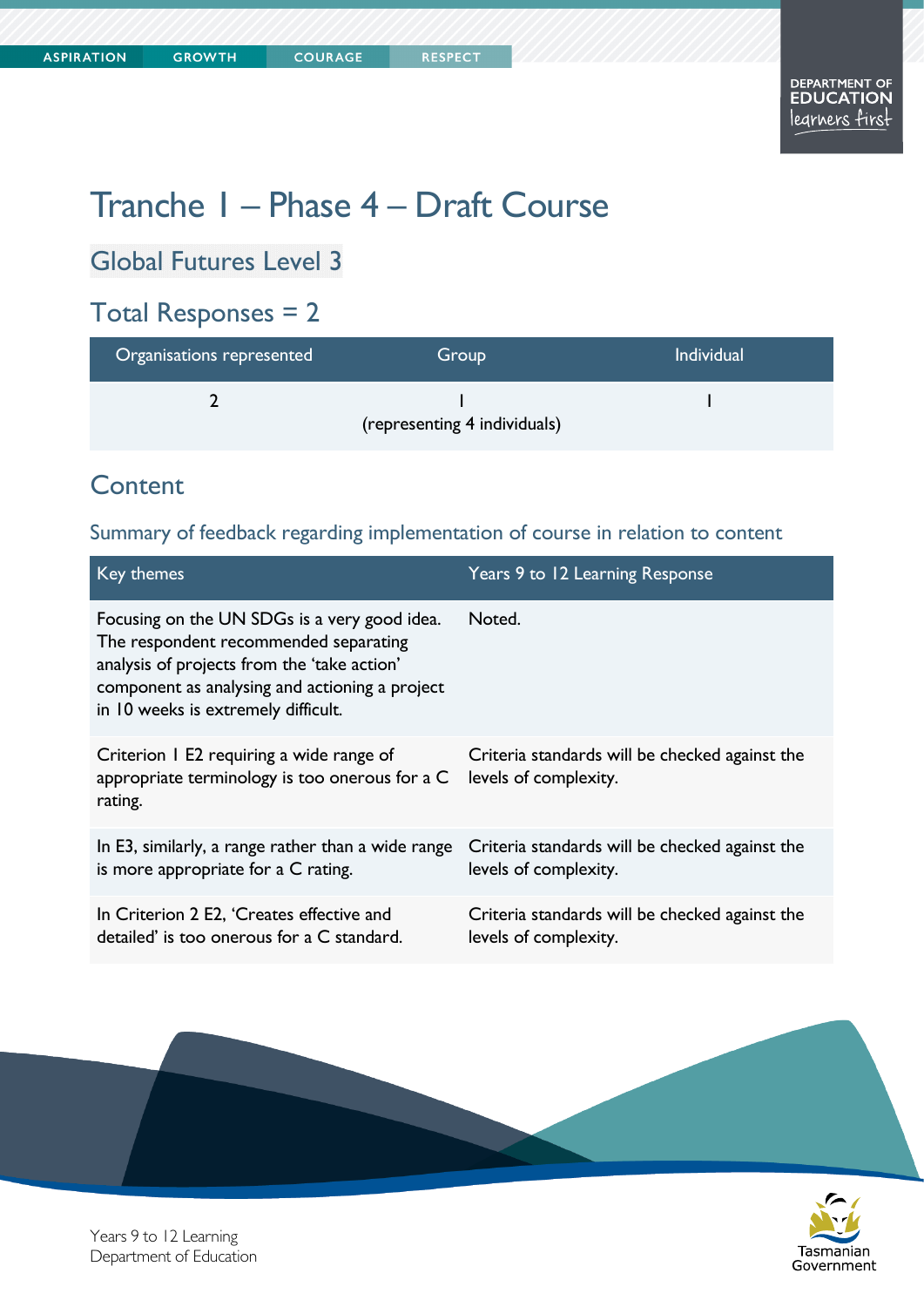| Key themes                                                                                                                         | Years 9 to 12 Learning Response                                                                                                                           |
|------------------------------------------------------------------------------------------------------------------------------------|-----------------------------------------------------------------------------------------------------------------------------------------------------------|
| There is an overlap between Module I and the<br>current Legal Studies 3 course.                                                    | The overlap is largely superficial with different<br>content and focus.                                                                                   |
| There should be a greater focus on the students<br>developing skills rather than content knowledge<br>for such a practical course. | Half of the content of the course is skills, and<br>the learning outcomes are primarily skill and<br>competency based, as are the assessment<br>criteria. |
| A/B/C standards should be different (for ethical<br>scholarship).                                                                  | That particular element is unique in that it does<br>not represent a progression in learning at level<br>3.                                               |

### Work Requirements

Summary of feedback regarding implementation of course in relation to Work **Requirements** 

| Key themes                                                                                                                                                                                                                           | Years 9 to 12 Learning Response                                     |
|--------------------------------------------------------------------------------------------------------------------------------------------------------------------------------------------------------------------------------------|---------------------------------------------------------------------|
| "Work requirements need not be the sole form<br>of assessment for a module". Given how large<br>the word count is for the work requirements, I<br>find it very unlikely anyone will be able to do<br>any more than the bare minimum. | Work requirements fall within the<br>recommended range for level 3. |
| Students will vote with their enrolment and not<br>sign up for this course purely based on the<br>excessive work requirements, especially for<br>Module 3.                                                                           | Work requirements fall within the<br>recommended range for level 3. |

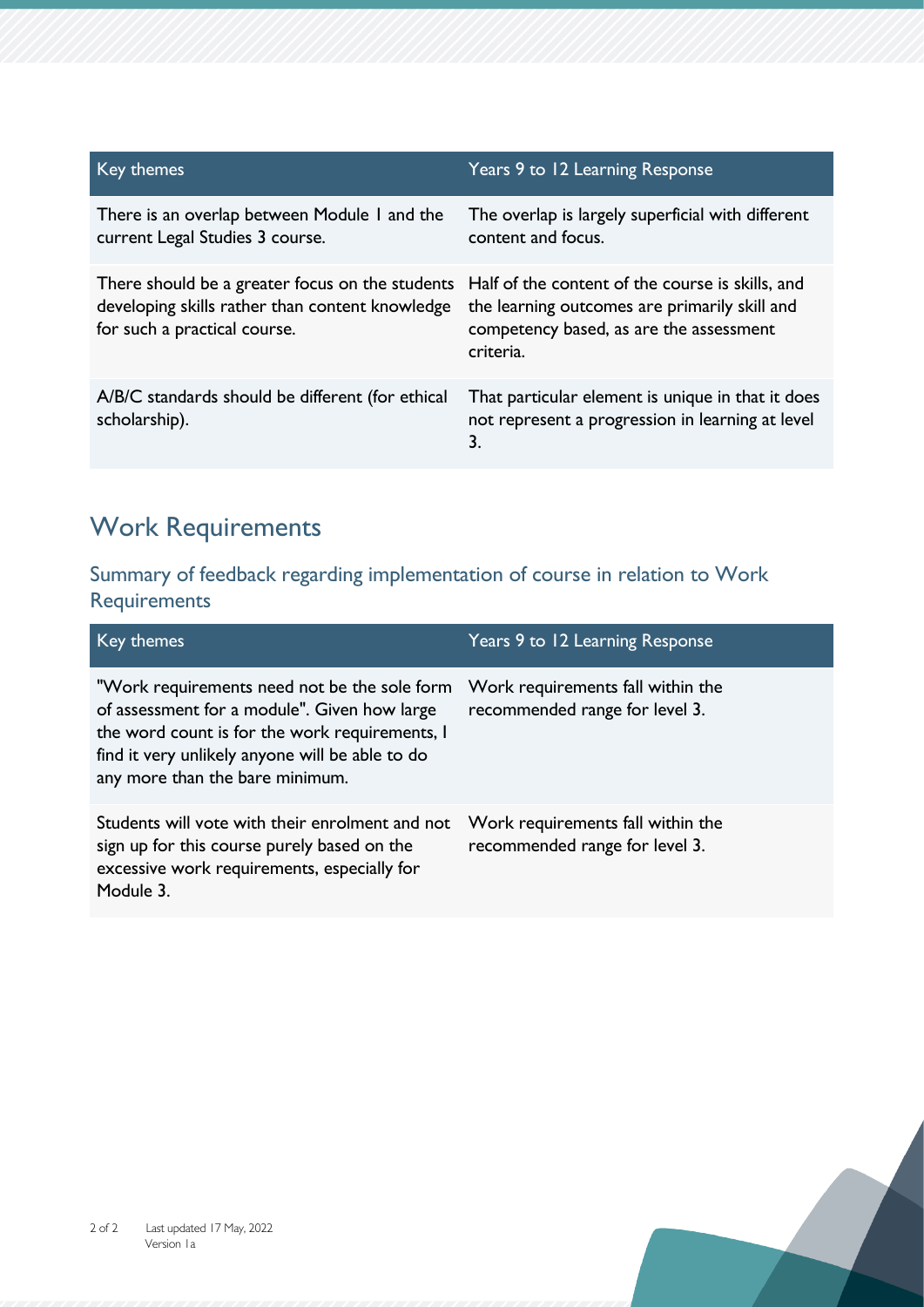## Support for Implementation

#### Summary of feedback regarding support desired for implementation and delivery

| Key themes                                                                                                                                                                                                                                                                                                                                                                                        | Years 9 to 12 Learning Response                                                                               |
|---------------------------------------------------------------------------------------------------------------------------------------------------------------------------------------------------------------------------------------------------------------------------------------------------------------------------------------------------------------------------------------------------|---------------------------------------------------------------------------------------------------------------|
| One respondent suggested Risk Assessment<br>supporting documentation.                                                                                                                                                                                                                                                                                                                             | This resource suggestion / question has been<br>noted and passed on for development of<br>baseline resources. |
| One respondent suggested that lists of<br>Government and Non-Government<br>organisations that are willing to support and /<br>or participate in this course could be provided.                                                                                                                                                                                                                    | This resource suggestion / question has been<br>noted and passed on for development of<br>baseline resources. |
| Staff will need more examples of projects that<br>could be undertaken to be updated annually to<br>keep the course current.                                                                                                                                                                                                                                                                       | This resource suggestion / question has been<br>noted and passed on for development of<br>baseline resources. |
| "Online spaces" need to be provided or<br>recommended.                                                                                                                                                                                                                                                                                                                                            | This resource suggestion / question has been<br>noted and passed on for development of<br>baseline resources. |
| Government and Non-Government agencies<br>will need to be given incentives to participate. If<br>all Year 11 to 12 schools in Tasmania decide to<br>deliver this course, the relevant Government<br>and Non-Government agencies will need to be<br>matched up with appropriate schools. This is a<br>considerable amount of additional work for the<br>teacher and should be organised centrally. | This resource suggestion / question has been<br>noted and passed on for development of<br>baseline resources. |